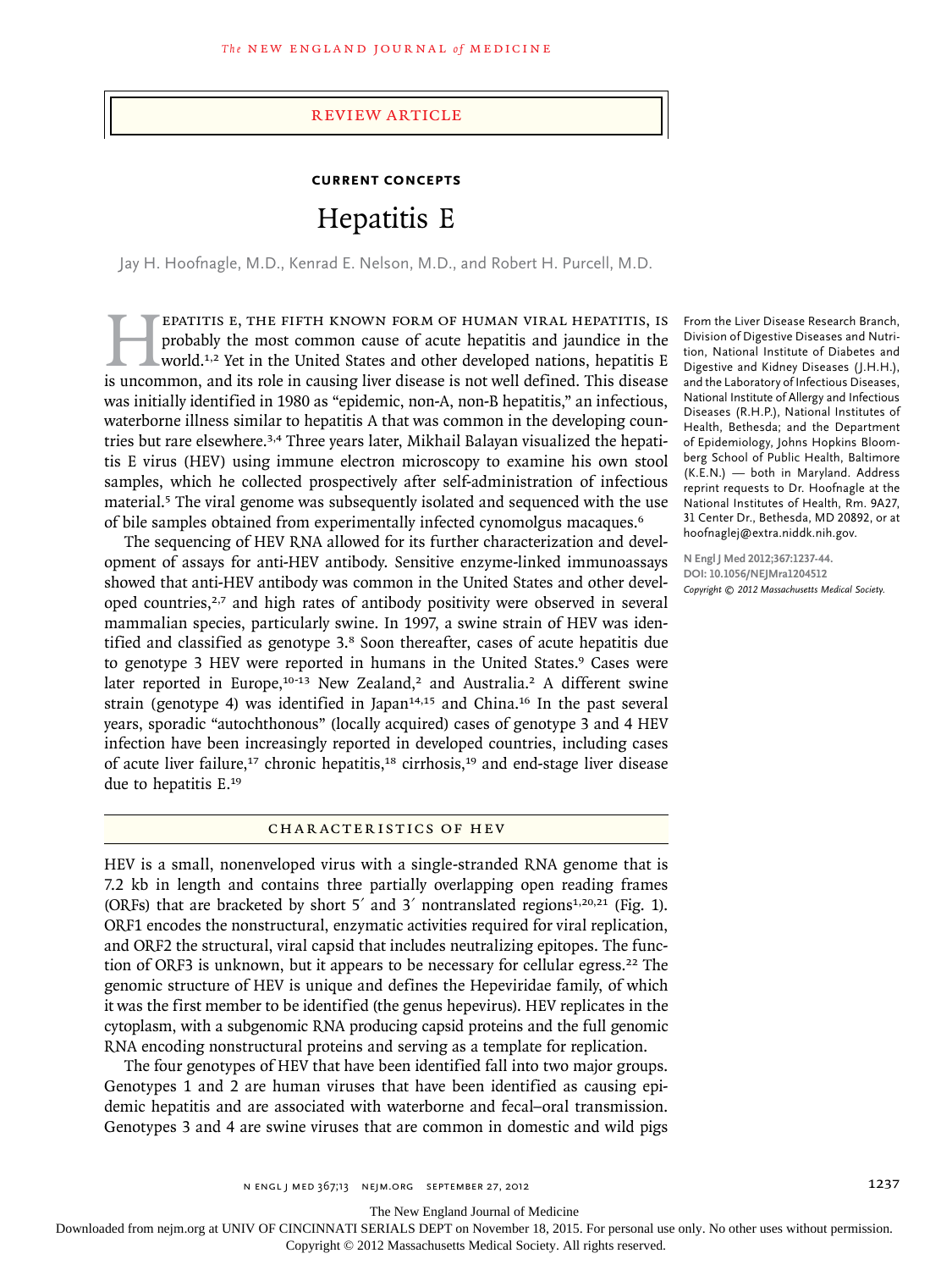

The viral RNA is approximately 7.2 kb in length and has short 5′ and 3′ noncoding regions and three overlapping open reading frames (ORFs). ORF1 encodes the nonstructural proteins, including a methyl transferase (MT), cysteine protease (Pro), helicase (Hel), and RNA polymerase (Pol), as well as three regions of unknown function (Y, H, and X). ORF2 encodes the structural capsid protein. ORF3 encodes a small protein proposed to have multiple functions, including cellular egress. The 5′ end of the RNA genome is capped with 7-methylguanosine  $(7 \text{mG})$ , and the 3' end is polyadenylated (poly A). Assembly of virions begins with the production of capsid monomers (with or without an N-terminal region), which self-assemble into dimers and subsequently decamers. Decamers lacking the capsid N-terminal assemble into small viruslike particles that are the source of HEV vaccines and serologic reagents. Decamers of full-length capsid monomers encapsidate the viral RNA to form full-size virions. (Adapted from Xing et al.<sup>21</sup>)

> and appear to infect humans as an accidental host; these viruses are thus zoonoses.<sup>23</sup> There is cross-neutralization among the four HEV genotypes, indicating that they belong to a single serotype despite clinical and epidemiologic differences.24 HEV grows poorly in vitro, but recently, several cell-culture systems have been developed for genotypes 3 and 4.25,26 An important finding was the identification of short human-sequence inserts in HEV RNA; these inserts

facilitated tissue-culture adaptation. Remarkably, similar human-sequence inserts have been identified in HEV RNA isolated directly from patients with striking neurologic complications of hepatitis E.26 These findings suggest that recombination events may alter the replicative capacity, tissue specificity, and pathogenicity of HEV and make this agent unique among human hepatitis viruses.

HEV strains have been detected in several

The New England Journal of Medicine

Downloaded from nejm.org at UNIV OF CINCINNATI SERIALS DEPT on November 18, 2015. For personal use only. No other uses without permission.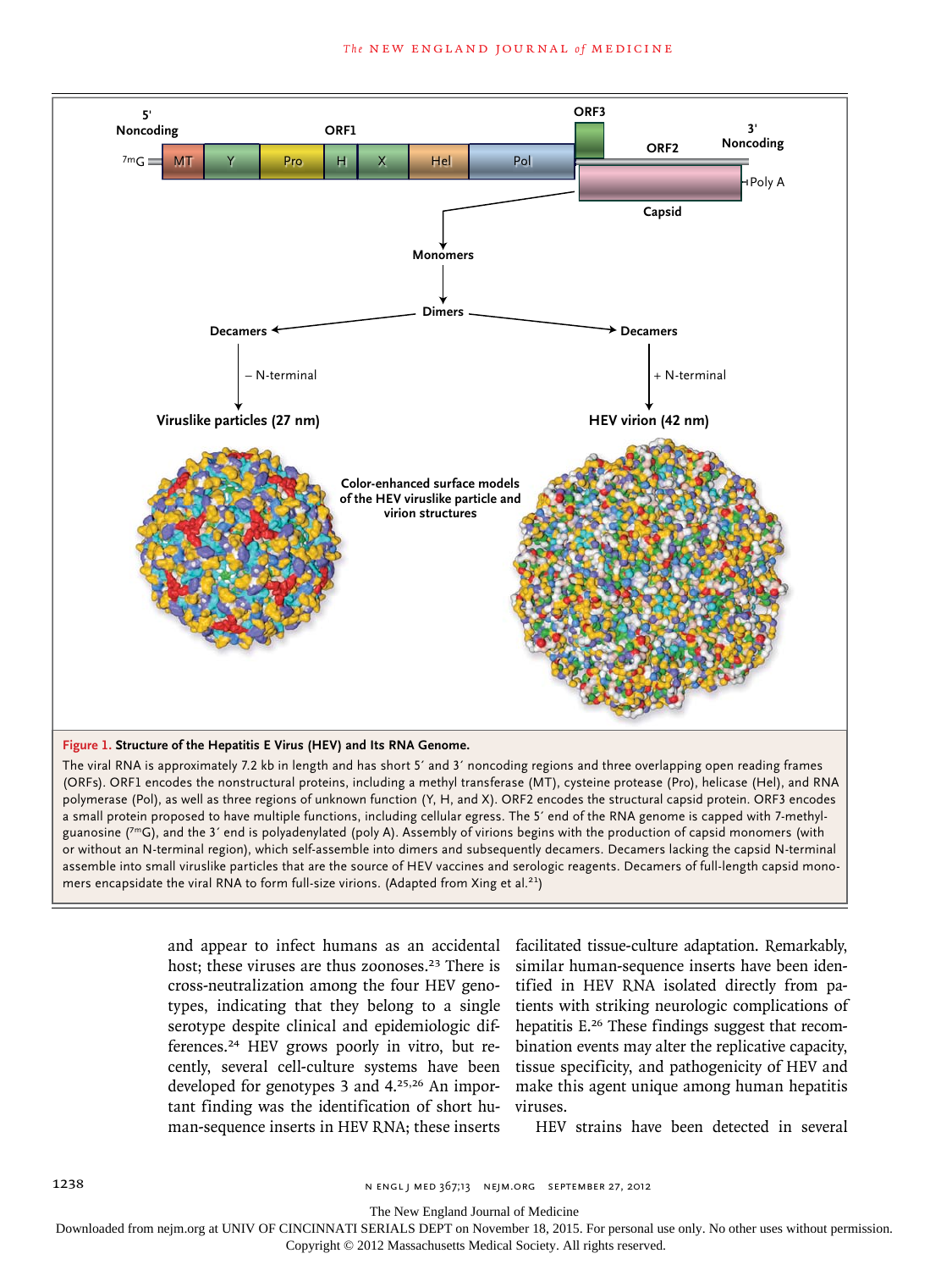mammalian species other than swine, including deer, elk, sheep, cattle, rats, and rabbits.<sup>23,25-28</sup> Some of these viruses may represent new HEV genotypes, but most resemble genotypes 3 and 4. Although several viruses have been shown to be infectious in pigs, the potential of these mammalian viruses to infect and cause disease in humans (i.e., their zoonotic potential) remains unclear. Most recently, other HEV-like agents have been identified in birds and fish, but they are probably different genera that are unlikely to infect humans.<sup>29,30</sup>

## DIAGNOSTIC ASSAYS

As in other forms of viral hepatitis, viremia arises during the incubation period of hepatitis E, and antibodies (both IgG and IgM) appear at the time of clinical onset, just preceding elevations in serum aminotransferase levels and symptoms<sup>2</sup> (Fig. 2). Recovery is marked by viral clearance, an increase in IgG titers, and a decrease in IgM levels. HEV is also present in stool, usually during the incubation period, throughout active infection, and in the initial part of the recovery period.31 The duration of viral shedding is variable, as is the presence of antibodies. IgM anti-HEV antibody remains detectable for only 3 to 12 months, whereas IgG anti-HEV antibody persists for years, if not for life.

Tests for anti-HEV antibody (including IgGand IgM-specific assays) are available commercially, but none have formal Food and Drug Administration (FDA) approval. Unfortunately, the sensitivity and specificity of available assays vary widely; this may account for the discrepancies among published rates of anti-HEV antibody in various populations.<sup>32</sup> In studies from the United Kingdom, the prevalence of anti-HEV antibody in a blood-donor population was 3.6% with the use of one commercial assay and 16.2% with the use of another.<sup>33</sup> Similarly, serum samples obtained from patients with acute HEV infection (documented on the basis of detectable HEV RNA during the acute phase) were reactive in 44% of patients with one assay and in 98% with the other.

Until assays receive FDA approval, physicians must depend on whatever test is locally available. Patients with unexplained acute or chronic hepatitis should be tested for IgM anti-HEV antibody, with a positive result suggesting ongoing infec-



#### **Figure 2. Course of Acute HEV Infection.**

HEV RNA becomes detectable in stool and serum during the incubation period, with the subsequent appearance of the IgM and IgG anti-HEV antibodies. The level of IgM antibody peaks early and becomes undetectable during recovery, whereas the level of the IgG antibody continues to increase and persists in the long term. Clinical symptoms (fatigue, nausea, and jaundice) begin shortly after elevations in serum alanine aminotransferase (ALT) levels. HEV RNA disappears from serum with recovery, whereas detectable virus usually persists longer in stool (arrows).

tion. Tests for HEV RNA in serum and stool are confirmatory but are currently still experimental. Serologic and virologic testing is available on a limited basis from the Centers for Disease Control and Prevention (www.cdc.gov/hepatitis).

#### Epidemiol o gy

In developing countries, hepatitis E occurs both sporadically and as epidemic disease, affects a large proportion of the population, and is largely due to genotype 1 (with genotype 2 accounting for cases in Mexico and parts of Africa).1,2 Published rates of anti-HEV antibody among adults in these areas range from 30 to 80%. In Bangladesh, the incidence of HEV infection was studied prospectively in cohorts of both the general population and pregnant women, who are especially prone to fulminant hepatitis E.34 In the population at large, the incidence of HEV infection was 6.4% among approximately 1200 people across all ages. In two cohorts of pregnant women, the annual incidence of HEV infection was 4.6% and 5.6%. Assessment of the women's micronutrient status and serum cytokine levels suggested that number and the method of the method and increase and personal and increase and personal and increase and personal personal personal personal personal personal personal personal personal personal personal personal personal

The New England Journal of Medicine

Downloaded from nejm.org at UNIV OF CINCINNATI SERIALS DEPT on November 18, 2015. For personal use only. No other uses without permission.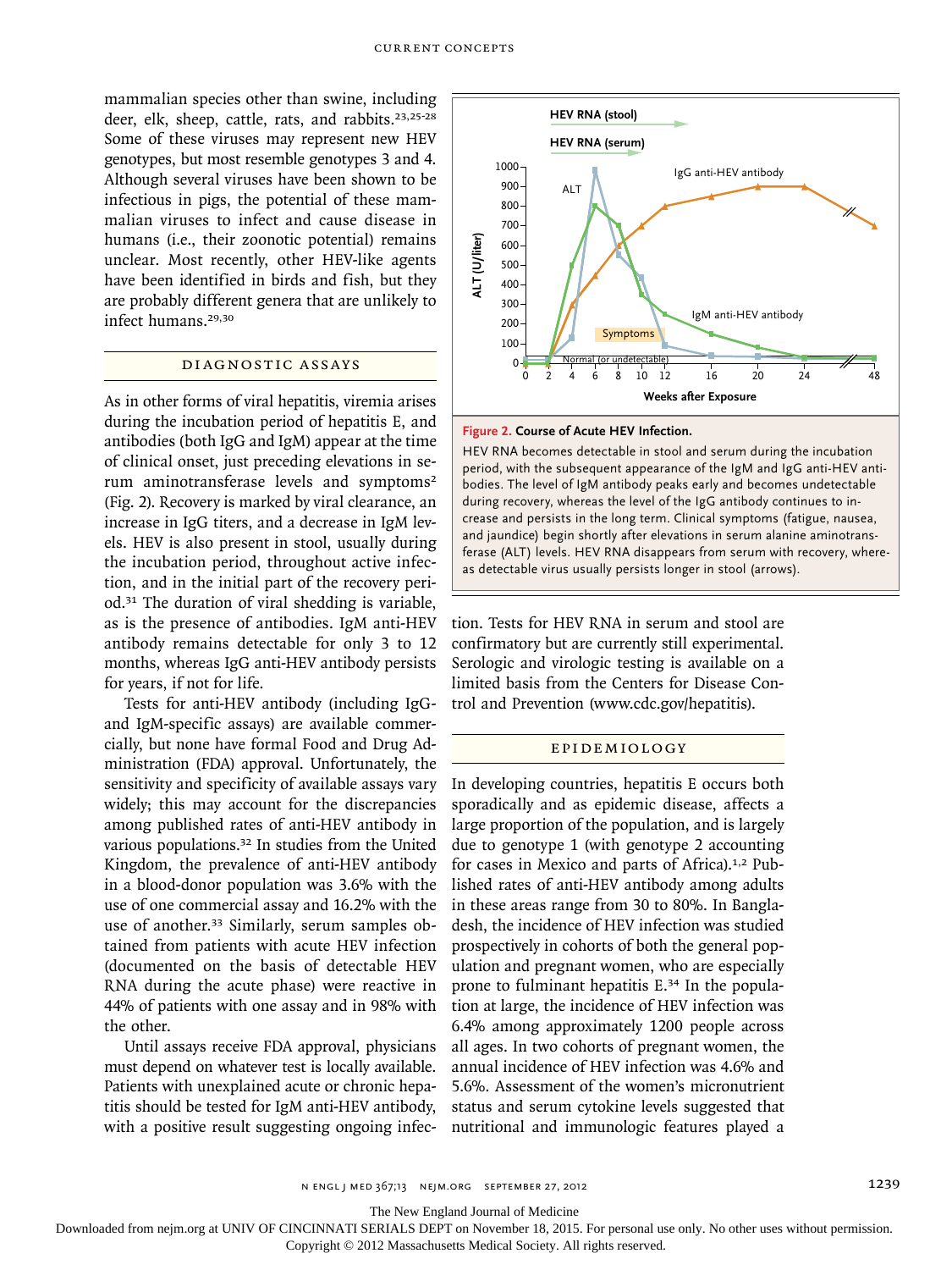role in the susceptibility to severe infection; these findings indicate potential inroads in efforts to reduce morbidity and mortality associated with HEV infection.

Rates of anti-HEV antibody in the general population are lower in Europe and the United States than in Asia and Africa. However, population-based surveys from 1988 to 1994 indicated that 21.0% of U.S. adults had anti-HEV antibody, a rate lower than that of anti-HAV antibody (38.3%) but higher than that of antibodies against hepatitis B (5.7%) or hepatitis C (2.0%).<sup>7</sup> Anti-HEV antibody rates increased markedly with age, from less than 10% among persons 6 to 19 years of age to more than 40% among those older than 60 years. Strikingly, specific risk factors for the presence of anti-HEV antibody were different from those for other forms of hepatitis. Age-adjusted rates of anti-HEV antibody were lower among blacks (14.5%) than among non-Hispanic whites (22.1%), among men who had sex with men (23.1%) than among those who did not (23.9%), among cocaine users (16.8%) than among nonusers (23.6%), and among people living in the southern United States (14.7%) than among people living in the Northeast (20.8%), Midwest (26.6%), or West (25.0%). Rates of anti-HEV antibody were minimally higher among men than among women (21.6% vs. 20.4%) and among persons who regularly ate liver or offal than among those who did not (26.5% vs. 20.4%). Finally, among men who had sex with men, rates of anti-HEV antibody were lower among men with human immunodeficiency virus (HIV) infection (12.8%) than among men without HIV infection (19.2%).35 Preliminary results from more recent U.S. population–based surveys show a much lower rate of anti-HEV antibody overall, but a similar distribution according to risk factors.<sup>36</sup>

Cases of acute hepatitis E account for a large proportion of cases of acute liver disease in developing countries, with smaller (although unknown) proportions in Europe and the United States.36 In developed countries, individual cases and small outbreaks have been linked to exposure to pigs and consumption of undercooked pork2,12,13 or wild game.12,14 Indeed, testing of samples of pig liver and sausage from commercial groceries in Europe<sup>13</sup> and the United States<sup>37</sup> identified HEV RNA in a high percentage of samples. Furthermore, laboratory analyses showed the presence of infectious HEV in rare and medium-rare meat. Case reports have also linked hepatitis E to consumption of shellfish<sup>38</sup> and to blood transfusions,<sup>39,40</sup> but the overall rate of these risk factors among unselected patients is low. Thus, most patients with autochthonous hepatitis E report no specific risk factors, such as exposure to pigs or consumption of undercooked pork or sausage.2,15-18,20,22 Furthermore, secondary spread is rare, if it occurs at all. Only small numbers of cases have been reported in the United States, many of which were misdiagnosed as drug-induced liver injury.<sup>41</sup>

#### CLINICAL FEATURES

Acute hepatitis E has an incubation period of 3 to 8 weeks, a short prodromal phase, and a period of symptoms or jaundice lasting days to several weeks.2,10,11,15,16 In published series, most cases were self-limited and none resulted in chronic hepatitis. The case fatality rate ranged from 0 to 10%, averaging approximately 5%, but the association of fulminant hepatitis with pregnancy (which is common with genotype 1 infection) has not been reported with autochthonous hepatitis E. Indeed, in large surveys of acute liver failure in the United States, cases attributable to HEV infection were rare, accounting for less than 1% of cases in adults.<sup>42</sup>

Autochthonous hepatitis E has distinctive clinical features that separate it from epidemic forms (Table 1), as well as from other types of viral hepatitis. Specific age and sex distributions are characteristic of autochthonous hepatitis E. In most case series, the average age was more than 60 years, and men outnumbered women by at least 3 to 1; these features were not shared by other forms of viral hepatitis and were not well explained by risk factors.<sup>10,15,41</sup> These differences may reflect variability in the rate of clinically apparent disease according to sex and age. In an outbreak of hepatitis E aboard a cruise ship, for instance, only 7 of 33 patients had jaundice (21%), and most cases occurred in elderly men.<sup>38</sup> Such findings suggest that autochthonous HEV infection is usually subclinical and mild, particularly in women and young persons; this may explain why 21% of adults in the United States have anti-HEV antibody, but few have a history of acute hepatitis.

Autochthonous hepatitis E also has a striking spectrum of serious complications, including

The New England Journal of Medicine

Downloaded from nejm.org at UNIV OF CINCINNATI SERIALS DEPT on November 18, 2015. For personal use only. No other uses without permission.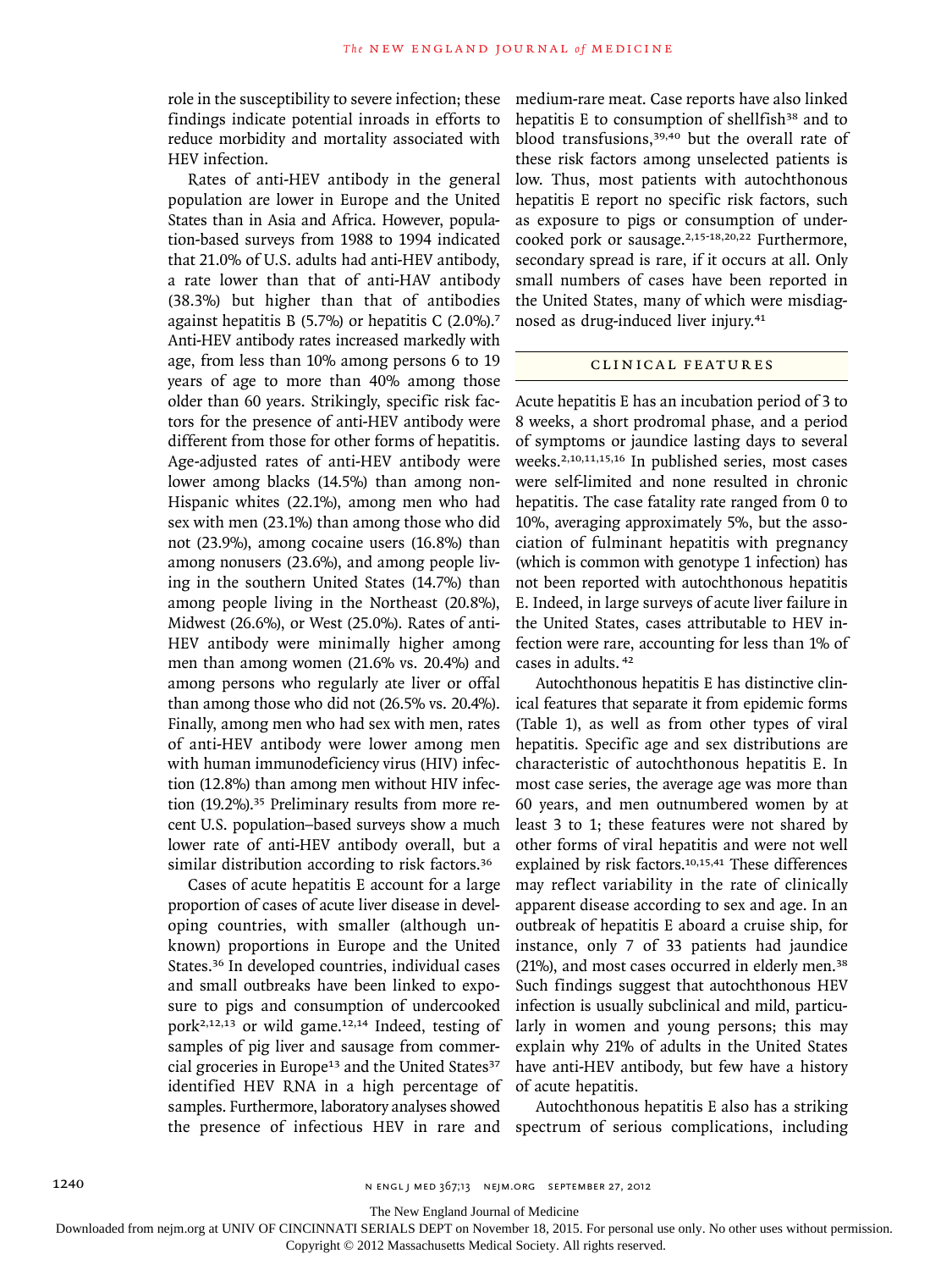| Table 1. Clinical and Epidemiologic Characteristics of HEV Infections According to Genotype. |                                                             |                                           |
|----------------------------------------------------------------------------------------------|-------------------------------------------------------------|-------------------------------------------|
| Characteristic                                                                               | Genotypes 1 and 2 (Epidemic)                                | Genotypes 3 and 4 (Autochthonous)         |
| Geographic distribution                                                                      | Developing countries only                                   | Both developing and developed countries   |
| Pattern of spread                                                                            | Epidemic and sporadic                                       | Sporadic                                  |
| Occurrence in United States                                                                  | Travel-related, imported                                    | Autochthonous                             |
| Species specificity                                                                          | Human                                                       | Swine, human (humans are accidental host) |
| Major mode of spread                                                                         | Fecal-oral, waterborne                                      | Foodborne                                 |
| Secondary spread                                                                             | Uncommon                                                    | Extremely rare                            |
| Rate of icteric illness                                                                      | High                                                        | Low                                       |
| Age distribution                                                                             | Disease rates highest among<br>adolescents and young adults | Disease rates highest among older adults  |
| Sex distribution                                                                             | Similar disease rates among men<br>and women                | Higher disease rates among men            |
| Mortality                                                                                    | High among pregnant women                                   | High among older adults                   |
| <b>Extrahepatic features</b>                                                                 | Few                                                         | Neurologic complications                  |
| Chronic infection                                                                            | None                                                        | Common in immunosuppressed persons        |
| Therapy                                                                                      | None known                                                  | Ribavirin, peginterferon (experimental)   |
| Prevention                                                                                   | Vaccine*                                                    | Vaccine*                                  |
| * An HEV vaccine has been approved in China but not elsewhere.                               |                                                             |                                           |

"acute-on-chronic" liver failure, neurologic disorders, and chronic hepatitis. Acute-on-chronic disease refers to hepatitis with a rapid appearance of signs of liver failure ascites and encephalopathy in a person with preexisting liver disease. The preexisting liver disease may be subclinical and unsuspected. HEV infection is a common precipitant of this clinical phenotype, $2,10,41$  and most instances of severe autochthonous hepatitis E fit this clinical pattern rather than that of typical fulminant hepatic failure, which occurs

Reported extrahepatic manifestations of hepatitis E include arthritis, pancreatitis, and aplastic anemia, as well as such neurologic complications as polyradiculopathy, the Guillain–Barré syndrome, Bell's palsy, peripheral neuropathy, ataxia, and mental confusion.43 These neurologic findings can overshadow the liver injury, and hepatitis may not be suspected. Resolution of hepatitis E, either spontaneously or with therapy, is usually followed by remission of neurologic symptoms.

with hepatitis A or B.<sup>17</sup>

#### CHRONIC HEPATITIS E

HEV was initially thought to resemble hepatitis A virus, causing acute, self-limited infections only; thus, it came as a surprise when cases of chronic hepatitis E were described.18 Chronic infection has been identified almost exclusively among immunocompromised persons, including organtransplant recipients,19 patients receiving cancer chemotherapy,<sup>44</sup> and HIV-infected persons.<sup>45</sup> HEV RNA has been detected in moderate-to-high levels in serum and stool and has persisted for years. Serum aminotransferase levels have also been abnormal, and some patients have had progressive liver disease with fibrosis or cirrhosis<sup>19</sup> (Fig. 3). Chronic HEV infection may also occur in adults without apparent immunodeficiency, although such cases are rare.<sup>46</sup> The source of infection is often unknown, but in a minority of cases, blood transfusions or the organ itself have appeared to be the source. The unreliability of antibody tests and the need for direct molecular assays to detect HEV infection pose diagnostic challenges in this population.

Studies in which patients were monitored after solid-organ transplantation showed that chronic infection developed in two thirds of those with acquired hepatitis E.<sup>18,19</sup> Reducing the level of immune suppression led to spontaneous viral clearance in one third of the patients. Chronic hepatitis E was also susceptible to antiviral therapy. Individual case reports and

n engl j med 367;13 nejm.org september 27, 2012 1241

The New England Journal of Medicine

Downloaded from nejm.org at UNIV OF CINCINNATI SERIALS DEPT on November 18, 2015. For personal use only. No other uses without permission.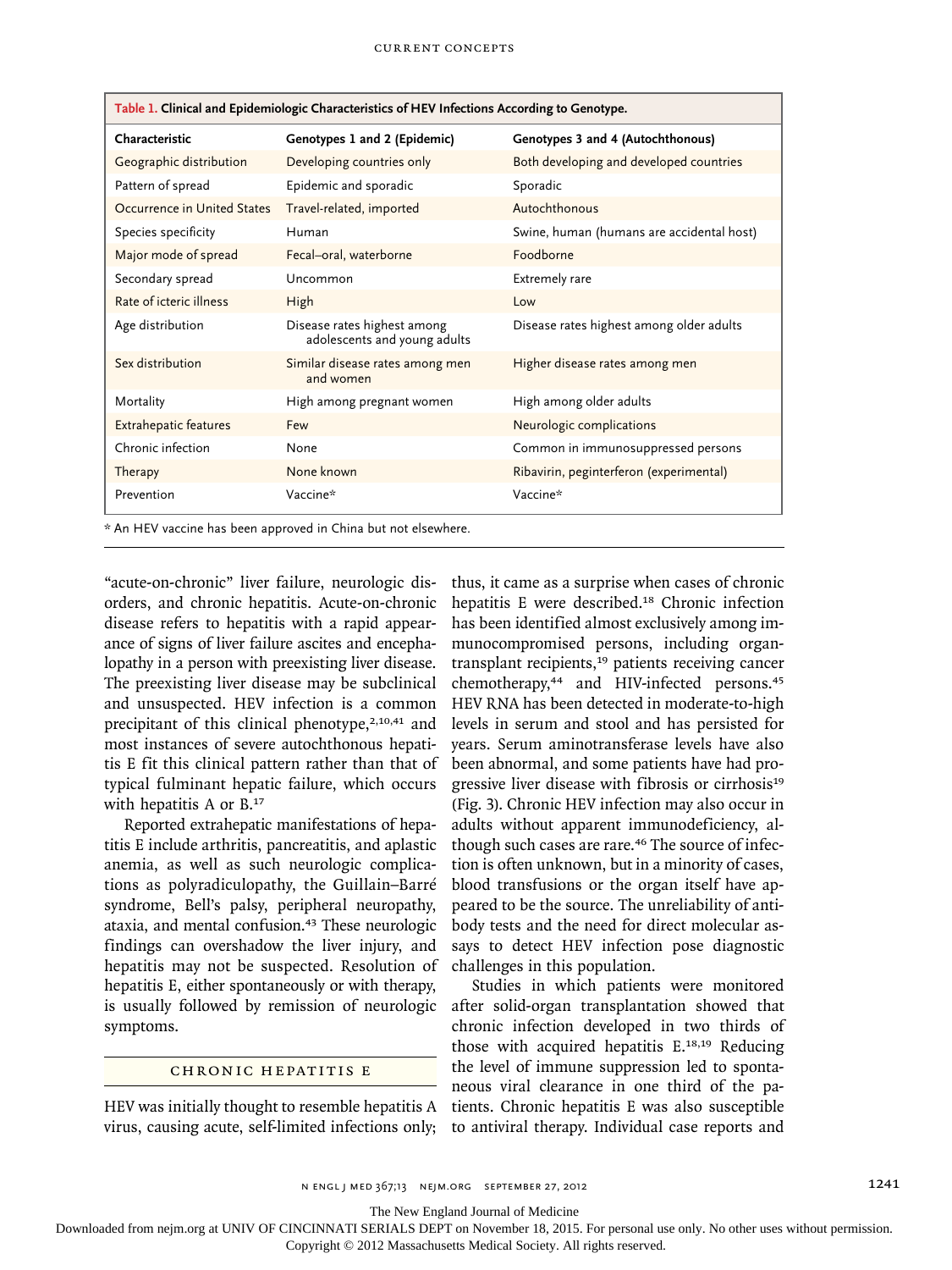

#### **Figure 3. Chronic Hepatitis E and Response to Antiviral Therapy.**

Chronic hepatitis E is characterized by the persistence of HEV RNA in serum and stool, generally accompanied by fluctuating, mild-to-moderate elevations in serum ALT levels and low or moderate titers of IgG and IgM anti-HEV antibodies. Antiviral therapy with peginterferon or ribavirin usually results in a rapid decrease in HEV RNA levels in serum, followed by decreases in serum ALT levels. In some instances, HEV RNA becomes and remains undetectable even once therapy has been discontinued (indicating a sustained virologic response), usually with long-term improvement in the liver disease and loss of the IgM anti-HEV antibody.

> small case series have shown that peginterferon, ribavirin, or a combination of the two agents leads to viral clearance in most patients and a sustained response in a high proportion of patients.2,19,47,48 Ribavirin alone in doses of 600 to 800 mg daily for 12 weeks yields sustained virologic responses in at least two thirds of patients with chronic hepatitis E.<sup>2,19</sup> The successes with ribavirin have led to its use for severe, acute hepatitis E, with promising results.<sup>49</sup> At present, however, treatment of hepatitis E is experimental, guidelines have not been formulated, and neither ribavirin nor peginterferon has been approved for this use.

### PR EVENTION

Because hepatitis E is a zoonosis, prevention might begin with its containment among animals. Surveys of pig farms indicate that a large proportion of herds have evidence of ongoing or prior infection.8,23 Molecular evidence of HEV has been detected in waste-water runoff from swine farms. This runoff might reach drinking water or shellfish-harvesting areas.<sup>50</sup> At present, there are no regulations regarding prevention of HEV infection in commercial swine herds, isolation of infected animals, or monitoring of waste runoff for HEV. However, the possibility of transmission is justification for reinforcing recommendations for thorough cooking of pork (heating at 71°C [160°F] for at least 20 minutes),<sup>51</sup> and avoidance of raw shellfish, particularly on the part of immunocompromised persons.

Several cases of HEV transmission through blood transfusion have been reported.39,40 HEV RNA testing of plasma pools suggests that 1 in 4000 to 1 in 8000 donors from Western countries harbor the virus.52 In studies from the National Institutes of Health Clinical Center, testing of approximately 1000 blood donors showed 22% to be positive for anti-HEV antibody.53 However, no donor had detectable HEV RNA, and no transfusion-transmitted HEV infections were detected among prospectively followed recipients. Thus, blood transfusion is a potential but rare route of HEV transmission.

Hepatitis E is preventable by vaccination. A controlled trial involving 1794 members of the Nepalese military showed 95% efficacy of a recombinant genotype 1 HEV vaccine in preventing infection and clinical disease.54 More recently, a recombinant genotype 1 HEV vaccine produced in China similarly was shown to have more than 95% efficacy in a population-based, controlled trial involving more than 100,000 volunteers.55 Both genotype 1 and 4 infections were prevented, so there was cross-protection against different HEV genotypes.

#### Conclusions

Hepatitis E occurs in two forms with different clinical and epidemiologic features. The epidemic form is common in developing countries and is associated with waterborne spread, severe acute disease, and infection with genotypes 1 and 2. The endemic, or autochthonous form, occurs in developed countries and is associated with foodborne and zoonotic spread, mild and typically subclinical disease, and infection with genotypes 3 and 4. The diagnosis of acute hepatitis E is made most readily by testing for IgM anti-HEV antibodies, although the reliability of currently available tests is not high. As a consequence, the frequency of autochthonous hepatitis E in the United States is unknown. However, this disease does oc-

The New England Journal of Medicine

Downloaded from nejm.org at UNIV OF CINCINNATI SERIALS DEPT on November 18, 2015. For personal use only. No other uses without permission.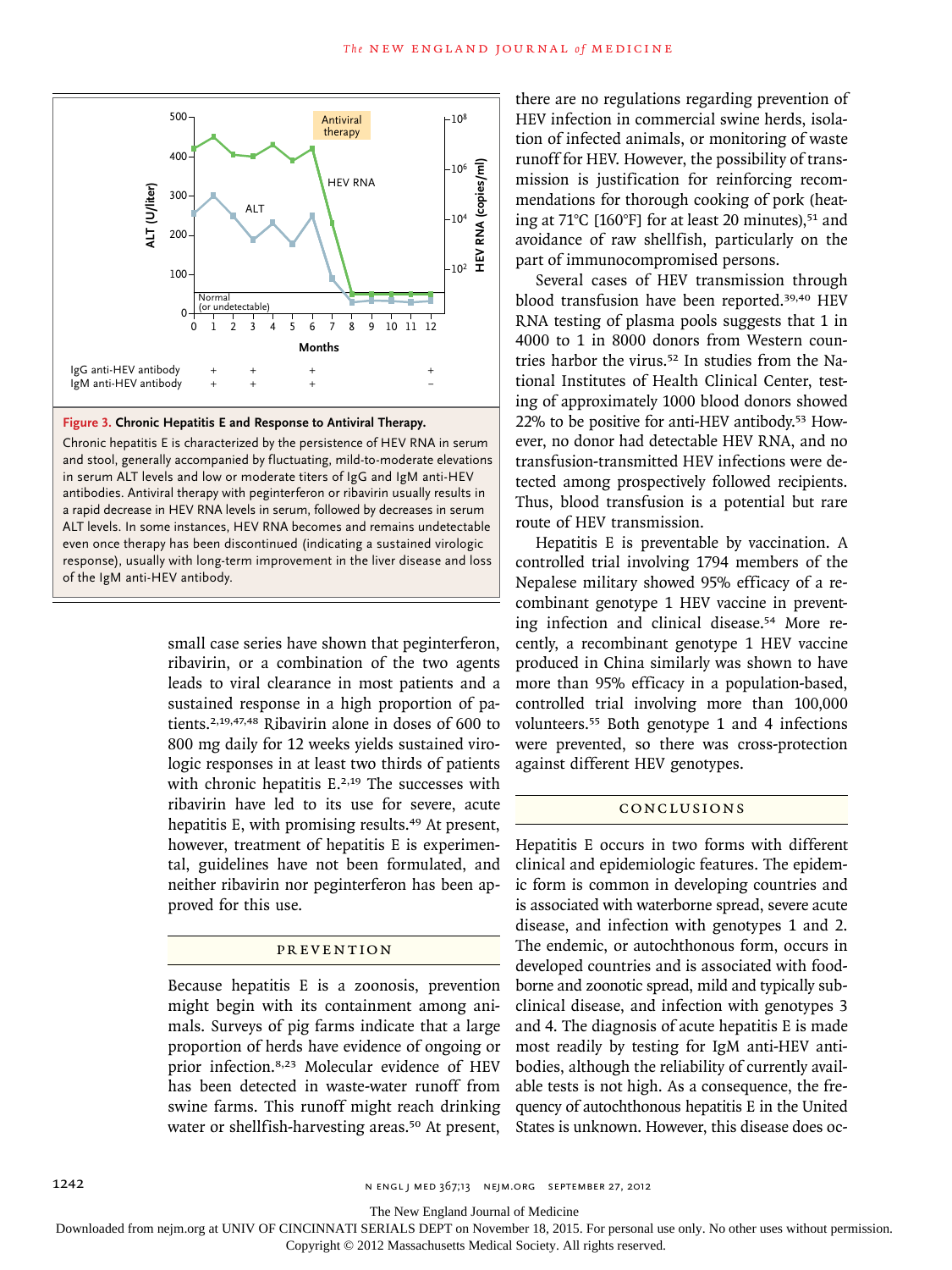cur and can have striking clinical features, arising most frequently in older adults and men and sometimes manifested as acute-on-chronic liver failure or characterized by prominent neurologic complications. HEV can also cause chronic infection in immunocompromised persons, which may be progressive and severe but also potentially treatable with antiviral agents.

Hepatitis E research faces many challenges. The replicative cycle, cell-surface receptors, and tissue and species specificity of HEV are poorly understood. Reliable assays for IgG and IgM anti-HEV antibodies and molecular tests for HEV RNA are critically needed. The epidemiology and manner of spread of hepatitis E in developed countries are perplexing and not well described. Finally, approaches to the prevention and treatment of hepatitis E have been devel-

oped, but their applicability has yet to be defined. HEV is unlike any other human hepatitis virus, and it has created multiple challenges that have only recently been recognized.

Based in part on a workshop, "Hepatitis E in the United States," held on March 26, 2012, at the National Institutes of Health, Bethesda, MD. (The program book with the agenda, list of speakers, and full abstracts of the presentations is available at www3.niddk

.nih.gov/fund/other/HepE2012/index.htm.)

No potential conflict of interest relevant to this article was reported.

Disclosure forms provided by the authors are available with the full text of this article at NEJM.org.

We thank the speakers, moderators, and organizers of the workshop that was in part the basis of this review and particularly our European colleagues, Drs. Harry Dalton (Royal Cornwall Hospital, Truro, United Kingdom), Nassim Kamar (Toulouse University Hospital, Toulouse, France), and Philippe Colson (Centre Hospitalo-Universitaire Timone, Marseille, France), who have played a major role in the evolution of our current understanding of hepatitis E in the Western world.

#### **References**

**1.** Purcell RH, Emerson SU. Hepatitis E: an emerging awareness of an old disease. J Hepatol 2008;48:494-503.

**2.** Kamar N, Bendall R, Legrand-Abravanel F, et al. Hepatitis E. Lancet 2012;379: 2477-88.

**3.** Wong DC, Purcell RH, Sreenivasan MA, Prasad SR, Pavri KM. Epidemic and endemic hepatitis in India: evidence for non-A, non-B hepatitis virus aetiology. Lancet 1980;2:876-9.

**4.** Khuroo MS. Study of an epidemic of non-A, non-B hepatitis: possibility of another human hepatitis virus distinct from post-transfusion non-A, non-B type. Am J .<br>Med 1980:68:818-24.

**5.** Balayan MS, Andjaparidze AG, Savinskaya SS, et al. Evidence for a virus in non-A, non-B hepatitis transmitted via the fecaloral route. Intervirology 1983;20:23-31.

**6.** Reyes GR, Purdy MA, Kim JP, et al. Isolation of a cDNA from the virus responsible for enterically transmitted non-A, non-B hepatitis. Science 1990;247:1335-9. **7.** Kuniholm MH, Purcell RH, McQuillan GM, Engle RE, Wasley A, Nelson KE. Epidemiology of hepatitis E virus in the United States: results from the Third National Health and Nutrition Examination Survey, 1988-1994. J Infect Dis 2009;200: 48-56.

**8.** Meng XJ, Purcell RH, Halbur PG, et al. A novel virus in swine is closely related to the human hepatitis E virus. Proc Natl Acad Sci U S A 1997;94:9860-5.

**9.** Schlauder GG, Dawson GJ, Erker JC, et al. The sequence and phylogenetic analysis of a novel hepatitis E virus isolated from a patient with acute hepatitis reported in the United States. J Gen Virol 1998;79:447-56. [Erratum, J Gen Virol 1998; 79:2563.]

**10.** Dalton HR, Stableforth W, Thurairajah P, et al. Autochthonous hepatitis E in Southwest England: natural history, complications and seasonal variation, and hepatitis E virus IgG seroprevalence in blood donors, the elderly and patients with chronic liver disease. Eur J Gastroenterol Hepatol 2008;20:784-90.

**11.** Borgen K, Herremans T, Duizer E, et al. Non-travel related hepatitis E virus genotype 3 infections in the Netherlands; a case series 2004-2006. BMC Infect Dis 2008;8:61.

**12.** Wichmann O, Schimanski S, Koch J, et al. Phylogenetic and case-control study on hepatitis E virus infection in Germany. J Infect Dis 2008;198:1732-41.

**13.** Colson P, Borentain P, Queyriaux B, et al. Pig liver sausage as a source of hepatitis E virus transmission to humans. J Infect Dis 2010;202:825-34.

**14.** Masuda J-I, Yano K, Tamada Y, et al. Acute hepatitis E of a man who consumed wild boar meat prior to the onset of illness in Nagasaki, Japan. Hepatol Res 2005;31:178-83.

**15.** Sainokami S, Abe K, Kumagai I, et al. Epidemiological and clinical study of sporadic acute hepatitis E caused by indigenous strains of hepatitis E virus in Japan compared with acute hepatitis A. J Gastroenterol 2004;39:640-8.

**16.** Zhang S, Wang J, Yuan Q, et al. Clinical characteristics and risk factors of sporadic hepatitis E in central China. Virol J 2011;8:152.

**17.** Péron JM, Bureau C, Poirson H, et al. Fulminant liver failure from acute autochthonous hepatitis E in France: description of seven patients with acute hepatitis E and encephalopathy. J Viral Hepat 2007; 14:298-303.

**18.** Kamar N, Selves J, Mansuy JM, et al. Hepatitis E virus and chronic hepatitis in organ-transplant recipients. N Engl J Med 2008;358:811-7.

**19.** Kamar N, Garrouste C, Haagsma EB, et al. Factors associated with chronic hepatitis in patients with hepatitis E virus infection who have received solid organ transplants. Gastroenterology 2011;140: 1481-9.

**20.** Ahmad I, Holla RP, Jameel S. Molecular virology of hepatitis E virus. Virus Res 2011;161:47-58.

**21.** Xing L, Li TC, Mayazaki N, et al. Structure of hepatitis E virion-sized particle reveals an RNA-dependent viral assembly pathway. J Biol Chem 2010;285: 33175-83.

**22.** Emerson SU, Nguyen HT, Torian U, Burke D, Engle R, Purcell RH. Release of genotype 1 hepatitis E virus from cultured hepatoma and polarized intestinal cells depends on open reading frame 3 protein and requires an intact PXXP motif. J Virol 2010;84:9059-69.

**23.** Meng XJ. From barnyard to food table: the omnipresence of hepatitis E virus and risk for zoonotic infection and food safety. Virus Res 2011;161:23-30.

**24.** Tang X, Yang C, Gu Y, et al. Structural basis for the neutralization and genotype specificity of hepatitis E virus. Proc Natl Acad Sci U S A 2011;108:10266-71.

**25.** Takahashi H, Tanaka T, Jirintai S, et al. A549 and PLC/PRF/5 cells can support the efficient propagation of swine and wild boar hepatitis E virus (HEV) strains: demonstration of HEV infectivity of porcine liver sold as food. Arch Virol 2012;157: 235-46.

**26.** Shukla P, Nguyen HT, Torian U, et al. Cross-species infections of cultured cells

n engl j med 367;13 nejm.org september 27, 2012 1243

The New England Journal of Medicine

Downloaded from nejm.org at UNIV OF CINCINNATI SERIALS DEPT on November 18, 2015. For personal use only. No other uses without permission.